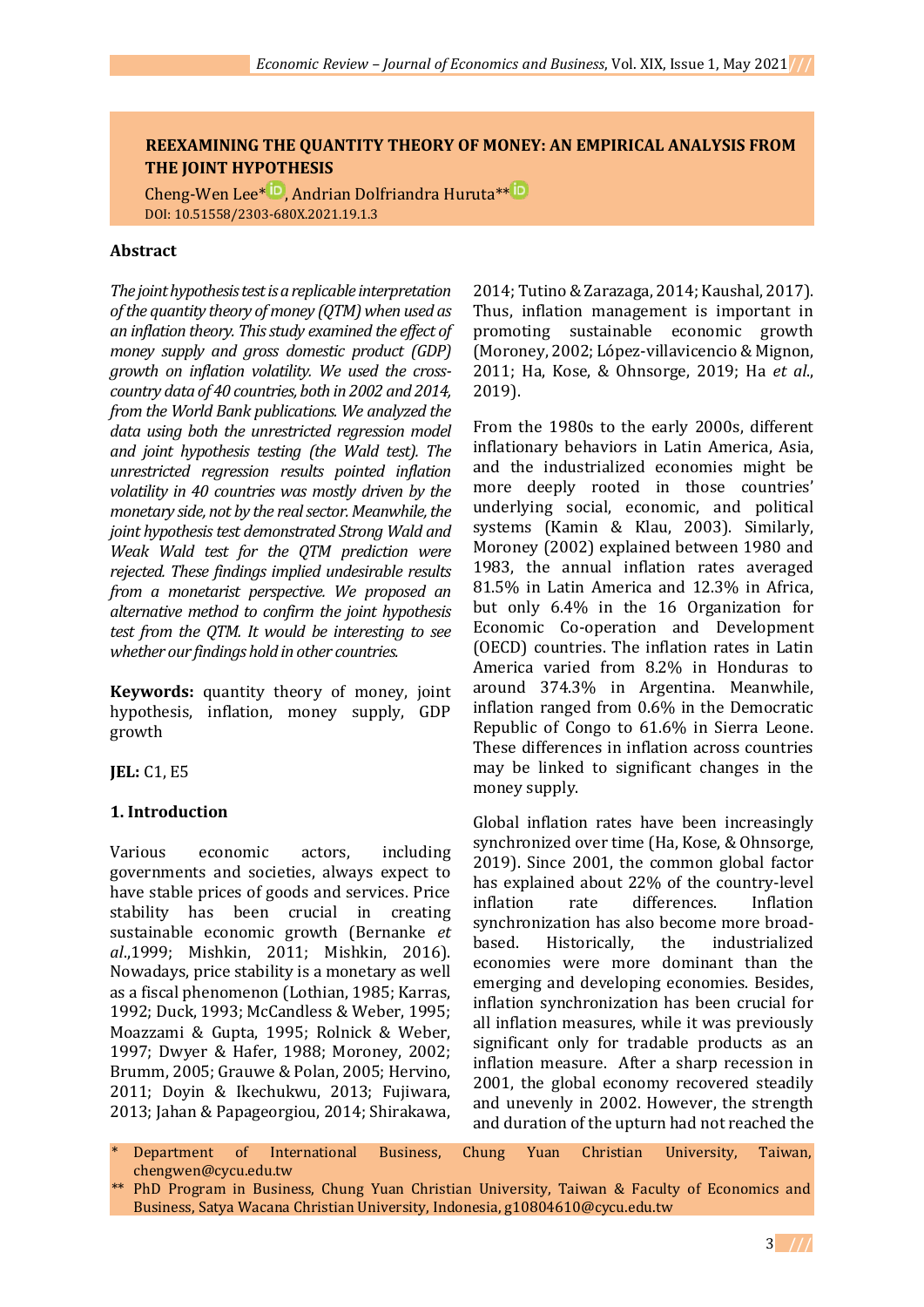expectations (UN Department of Economic and Social Affairs, 2003). Unfortunately, this condition happened again 12 years later. Several emerging economies entered serious recessions in 2014, presenting new domestic and foreign economic challenges. Consequently, developed and transition economies exhibited different growth rates, with many countries, especially Latin American and the former USSR, experienced sharp recessions (UN Department of Economic and Social Affairs, 2015).

This study compared two periods in terms of the quantity theory of money (QTM) held in each cross-country (cross-section sample). The QTM investigates the interaction between money supply, gross domestic product (GDP), and inflation (Moroney, 2002; Brumm, 2005). As said by the monetarists, every country experienced inflation as a monetary phenomenon (Friedman, 1968) because money supply grew faster than the national outputs (Jahan & Papageorgiou, 2014). The monetarists labeled this phenomenon "a longrun monetary neutrality." From their point of view, inflation could be volatile and controlled by controlling money supply. This study analyzed inflation volatility in 40 countries to understand the effects of money supply and GDP growth. In addition, this study also ran Strong Wald test ( $\beta_0 = 0$ ,  $\beta_1 = 1$ ,  $\beta_2 = -1$ ) and Weak Wald test ( $\beta_1 = 1$ ,  $\beta_2 = -1$ ) to analyze the OTM.

# **2. Literature review**

The investigation of the relationship between money supply and inflation always started with a discussion of the QTM. The investigation was based on several assumptions (Ajuzie *et al.*, 2008). *First*, money was an exogenous variable. For example, the changes in money stocks (as determined by the Fed) led to changes in spending. *Second*, money velocity was determined by price level fluctuations rather than the amount of money available or current price levels. *Third*, the supplies of labor, money, natural resources, knowledge, and entrepreneurship determined real GDPs. In short, the quantity principle predicted the economy would ultimately achieve full employment. The QTM was often associated with the exchange equation presented in

several textbooks (McCallum & Nelson, 2010). It demonstrated the relationship between money supply, money velocity, GDP deflator, and real GDP. Hence, an outline of the exchange equation could initially illustrate the QTM, although both methods could not be used interchangeably. The QTM would lack analytical or theoretical substances if linked to the exchange equation (McCallum & Nelson, 2010). Fisher (1912) attempted to express the QTM by formulating the following exchange equation:

$$
MV + MV' = \sum pQ \tag{1}
$$

where:

- *M* = the amount of currency during a given year
- *V* = the velocity of money circulation
- *M'* = the volume of demand deposit during the year
- *V'* = the velocity of demand deposit circulation
- $\sum_{pQ}$  = the sum of a commodity's average price (*p*) multiplied by the quantity (*Q*) of its purchased and average price (*p*') of another commodity purchased during the previous year multiplied by the quantity (*Q*') of the commodity purchased, and so on for all goods exchanged.

Equation 1 was a direct representation of the following Equation 2:

$$
MV + MV' = pQ + p'Q'
$$
 (2)

The newly reformulated version of the exchange equation was as follows:

$$
MV = PQ \tag{3}
$$

The revised QTM was based on three theoretical assumptions (Ajuzie *et al.*, 2008). *First*, V was constant to money supplies. *Second*, money supplies were determined by exogenous factors. *Third*, the association occurred in a left-to-right direction. The QTM described how classical economists calculated the monetary values of gross income in the nineteenth and early twentieth centuries

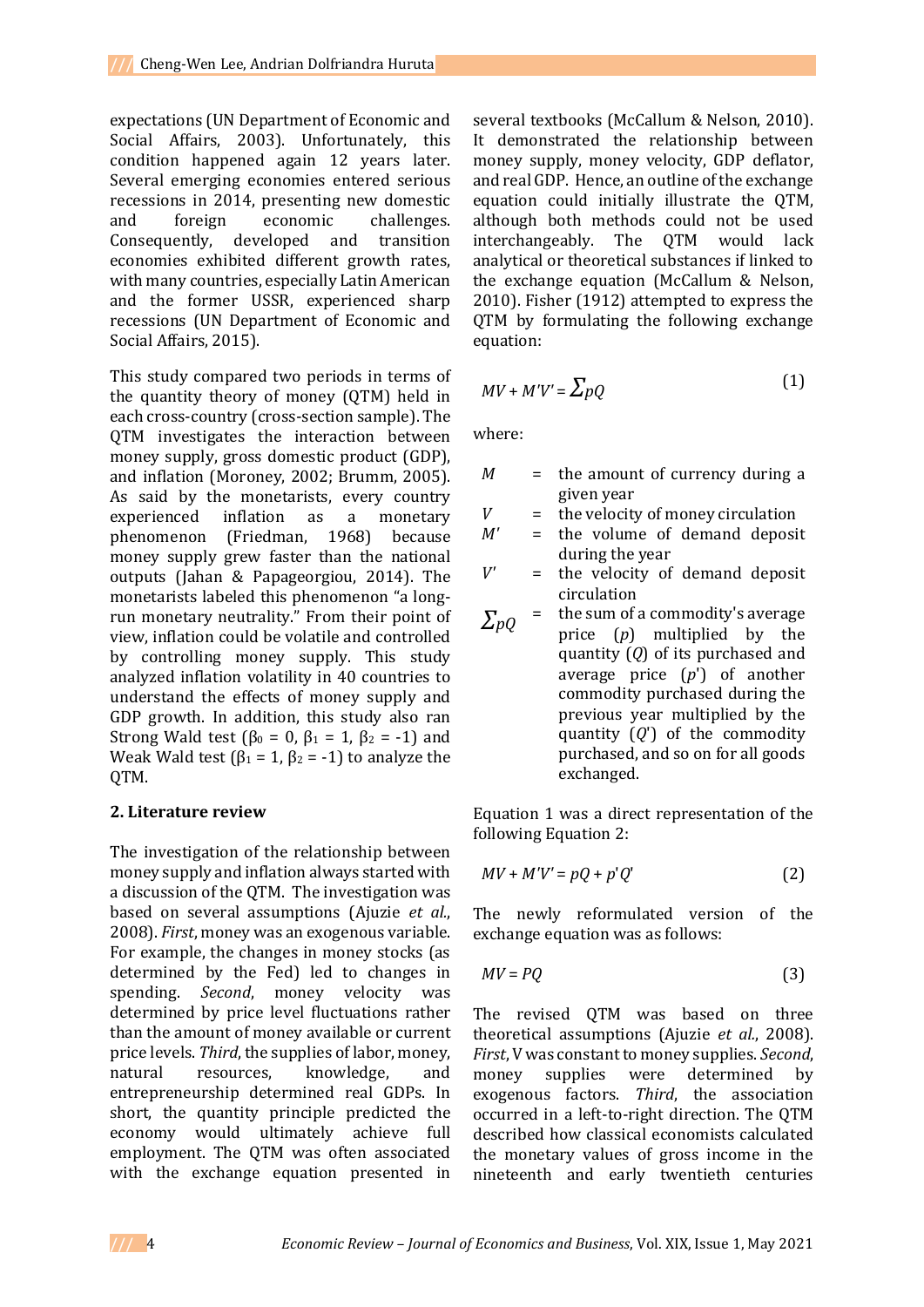(Brumm, 2005; McCallum & Nelson, 2010). The theory also explained the amount of cash is kept for certain total revenue levels. This theory's most important feature indicated interest rates have no impact on money demand (Mishkin, 2016). Based on the above explanations, Equation 4 could explain the QTM (Moroney, 2002).

$$
M_i^s V_i = P_i Q_i^D \tag{4}
$$

where:

 $M_i^s$  = money supply of country *i*  $V_i$  = velocity of the circulation of country *i*  $P_i$  = aggregate price level (GDP Deflator) of country *i*  $Q_i^D$  = real GDP required of country *i* 

The traditional QTM argued a country's longrun inflation rate increased along with its money growth rate. This statement was in line with Friedman's (1968) argument that inflation was a monetary phenomenon occurred everywhere. In the long run, increased money growth rates were not the primary cause of inflation but the most significant one (Friedman & Friedman 1980). A decline in Q's growth rate potentially increased inflation. Therefore, it was important to solve the exchange equation for P and then take logs and first differences (Moroney, 2002). Previous studies have already confirmed the existence of the QTM in both time-series and cross-section data. Using causality techniques, Tang (2010) reexamined the money-prices nexus for Malaysia using the monthly data. He demonstrated a one-way causal relationship between money supply and aggregate prices. Based on the time-varying causality tests, he found the inflation was not always a monetary phenomenon.

Meanwhile, Doyin and Ikechukwu (2013) used the data from Nigeria's quarterly time-series data of 42 years. They revealed money and income growth were weakly related in the long run. In the long run, money supply growth and inflation had a weak, negative and insignificant relationship. They concluded inflation did not always take place everywhere as a monetary phenomenon. Further, Moazzami and Gupta (1995) used the annual time-series data of six developed countries. They documented the neutrality proposition was supported in only

three countries, the Fisher theory was supported in six countries, and the monetary approach to exchange rate determination was supported in five countries.

However, these three propositions were supported at the same time in only two countries. Karras (1992) investigated the QTM in the long run in five countries (Canada, Germany, Japan, the United Kingdom, and the United States) and showed money, real income, and price level were cointegrated. Specifically, Germany and Japan exhibited trends consistent with the QTM, but the other three countries contradicted the hypothesis. Lothian (1985) examined the QTM by using the 14-years average inflation and money growth rates of twenty OECD countries to examine the QTM. He investigated the QTM with three theories: the classical neutrality proposition, the monetary approach to exchange rates, and the Fisher equation. The findings supported the theories. Dwyer and Hafer (1988) regressed the average annual economic growth, inflation, and money supply growth rates of 62 countries over a fiveyear period. They discovered higher money supply growth rates were associated with higher inflation rates. Duck (1993) regressed the average annual inflation and money growth rates of 33 countries over 13 years. For most of the postwar period, the classical monetary forces could explain several countries' long-run inflation and interest rates. Other scholars also demonstrated a strong cross-country correlation between long-term inflation and money growth (McCandless & Weber, 1995; Rolnick & Weber, 1997). These cross-section studies confirm the monetary theory of longrun inflation. Moroney (2002) regressed the 13-years average annual money growth, real GDP, and inflation of 80 countries. He employed a long-run version of the QTM, real GDP, and inflation. He found rapid money growth increased inflation, and the relationship was one-to-one. Additionally, the modern spin implied an increase in real GDP would reduce inflation. Brumm (2005) replicated Moroney (2002) using two-stage least squares (2-SLS) and joint hypothesis.

The results exhibited the modern QTM had two most important features. *First*, there was a positive one-on-one relationship between inflation and money growth. *Second*, there was

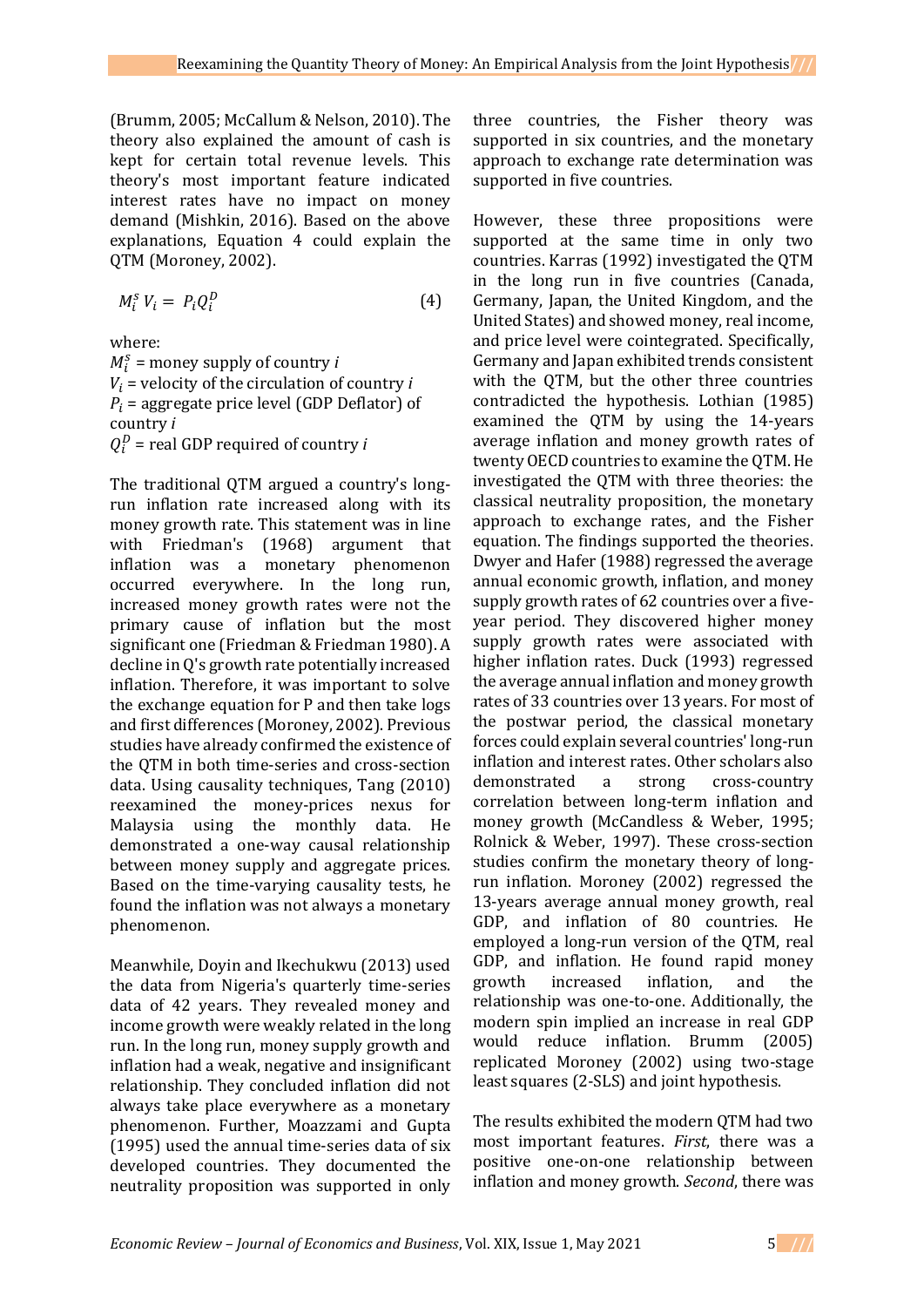a negative one-on-one relationship between inflation and aggregate output growth. Friedman (1968) emphasized inflation was exclusively a monetary phenomenon. His argument was empirically supported by Brumm (2005). Therefore, this study replicated Moroney's (2002) and Brumm's (2005) empirical findings.

#### **3. Research methodology**

This study analyzed three macroeconomic variables (money supply, GDP, and inflation). The money supply concept referred to M2 (broad money growth) (The World Bank, 2019). In the International Financial Statistics of the International Monetary Fund, this applied to lines 34 and 35. Further, GDP was the annual GDP growth rate (indicator: GDP growth). Meanwhile, inflation was the GDP implicit deflator's annual growth rate representing price changes (indicator: GDP deflator growth).

We used 40 countries as the sample, namely Albania, Australia, Bahrain, Bangladesh, Bolivia, Brazil, Brunei, Bulgaria, Chile, China, Colombia, Denmark, Ghana, Guatemala, Haiti, Hungary, Indonesia, India, Israel, Japan, Jordan, Korea, Kenya, Liberia, Malaysia, Mexico, Myanmar, Nepal, Nigeria, Pakistan, Paraguay, Peru, Philippines, Qatar, Romania, Singapore, South Africa, Sri Lanka, Vietnam, and the United States. These countries included seven ASEAN countries (Brunei, Indonesia, Malaysia, Myanmar, Philippines, Singapore, and Vietnam), five African countries (Ghana, Kenya, Liberia, Nigeria, and South Africa), seven Latin American countries (Brazil, Bolivia, Colombia, Haiti, Guatemala, Paraguay, and Peru,), nine OECD countries (Australia, Chile, Denmark, Hungary, Israel, Japan, Korea, Mexico, and the United States), three Middle East countries (Bahrain, Jordan, and Qatar), two European Union Countries (Bulgaria and Romania), Albania, Bangladesh, China, India, Nepal, Pakistan, and Sri Lanka. We considered the data from 2002 and 2014 to incorporate the impact of the 9/11 attack in 2001 and the 2014 global slow economic growth. According to the UN Department of Economic and Social Affairs (2002; 2003), the global economic recession and the U.S. terrorist attacks (9/11) led to the lowest world GDP in a decade. A stagnant

output growth, sluggish inflation, stagnant employment, low interest rates, decreasing fiscal balances, low and unequal foreign trade growth, reduced international capital flows, many non-fuel commodities' lower prices, and depreciated stock prices were the 2002 global economy's common features to varying degrees. Further, the UN Department of Economic and Social Affairs (2014; 2015) reported the global economy recorded only a marginal increase of 2.6% in 2014. The growth was still being affected by the impact of the global financial crisis. At the same time, new problems appeared, such as geopolitical crises in Ukraine and the Ebola outbreak (UN Department of Economic and Social Affairs, 2015). In addition, this study suggested the unrestricted regression. Taking logarithms from Equation 4 and distinguishing with the function of time, the equation was developed as follows:

$$
d\log P_i/dt = d\log M_i^s/dt + d\log
$$
  
V<sub>i</sub>/dt - d\log Q<sub>i</sub><sup>D</sup>/dt (5)

Equation 5 gave no basis for statistical estimation. The equation must consider the following five assumptions (Moroney, 2002).

- 1.  $dlog V_i/dt$ : random variable uncorrelated with money and GDP growth in each country
- 2.  $M_i^s = M_i^D$ : money supply = money demand
- 3.  $M_i^s$ : exogenous variable
- 4.  $Q_i^s = Q_i^b$ : real supply aggregate = real demand aggregate
- 5.  $dlog Q_i^D/dt$ : exogenous variable (longrun super-neutrality)

From these five assumptions in Equation 5, Equation 6 could be developed as follows:

$$
d\log P_i/dt = d\log M_i^S/dt - d\log \t\t(6)
$$
  
Q<sub>i</sub><sup>S</sup>/dt + u<sub>i</sub>

Based on Equation 6, the following Equation 7 could be written as a restricted regression model:

$$
Y_i = X_i - Z_i + u_i \tag{7}
$$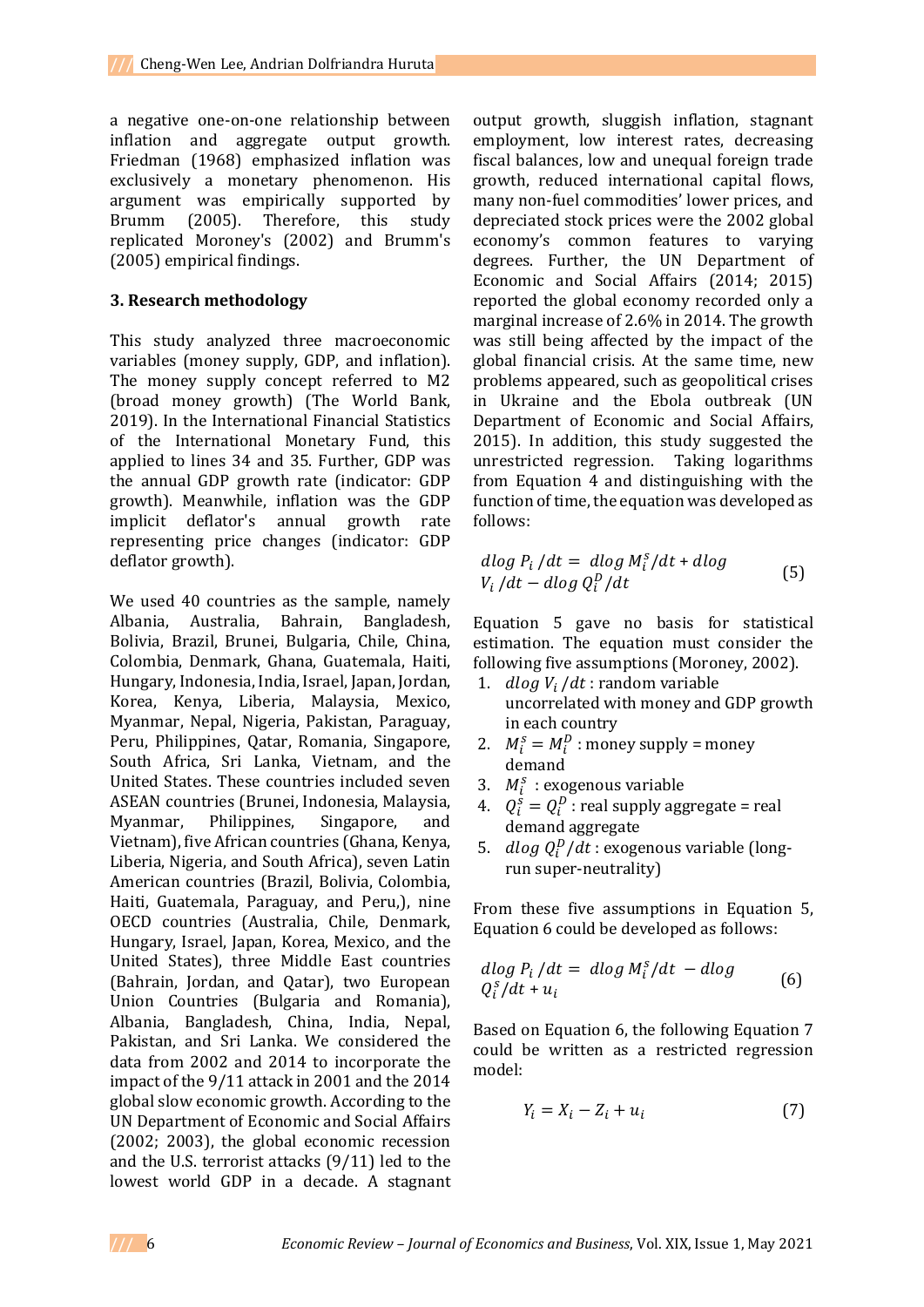Moreover, a restricted regression model could develop into an unrestricted QTM regression equation as follows:

$$
Y_i = \beta_0 + \beta_1 X_i + \beta_2 Z_i + \varepsilon_i \tag{8}
$$

where:

 $Y_i$  = inflation rate of country *i*  $X_i$  = money supply growth of country *i*  $Z_i$  = GDP growth of country *i*  $\beta_0$  = intercept  $\beta_1$ ,  $\beta_2$  = slope  $\varepsilon_i$  = error term of country *i* 

This study also analyzed the joint hypothesis testing for Strong Wald and Weak Wald tests (2002 and 2014) in 40 countries. Thus, we proposed the following hypotheses:

*Strong Wald test* H<sub>0</sub>:  $\beta_0 = 0$ ,  $\beta_1 = 1$ ,  $\beta_2 = -1$ H<sub>1</sub>: At least one  $β<sub>i</sub> ≠ 0, ≠ 1, ≠ -1$ , where j = 1, 2, 3

*Weak Wald test* H<sub>0</sub>:  $\beta_1 = 1$ ,  $\beta_2 = -1$ H<sub>1</sub>: At least one  $β<sub>i</sub> ≠ 1, ≠ -1$ , where j = 1, 2

# **4. Results and discussion**

This study provided two full sample estimates with the Ordinary Least Square estimation method. The first results explained the total sample estimates of 40 countries (2002), the heteroskedasticity-corrected estimates, and Wald test joint hypothesis (Strong Wald test and Weak Wald test). The following part provided the full sample estimates of 40 countries (2014), the heteroskedasticitycorrected estimates, and Wald test joint hypothesis.

# *4.1 Full sample (OLS) and heteroskedasticitycorrected estimates of 40 countries in 2002*

As shown in Table 1 below, the first results explained full sample estimates and heteroskedasticity-corrected estimates (White test) for 40 countries (2002). Table 1 denoted the model had an  $\bar{R}^2$  = 0.52. The growth coefficient of money supply of 0.473 was remarkably close to one, consistent with the quantity principle. Then, its standard predicted error was relatively small (0.087692). The  $\hat{\beta}_1$ 

appeared to be significantly close to one at *p* < 0.05 (the *t*-statistic was 5.395, and the critical *t* to reject H<sub>0</sub>:  $\beta_1 = 1$  was 1.697). However, the heteroskedastic and non-normal residuals made this test less accurate (Greene, 2012). The GDP growth coefficient  $(\hat{\beta}_2)$  was 0.499944 (*p* > 0.05) which was not substantially greater than the money constraint quantity principle  $\beta_2$ **= -**1 (the *t*-statistic was 1.596 and the critical *t* did not reject H<sub>0</sub>:  $\beta_2$  = -1 is 1.697). Further, the heteroskedastic and non-normal residuals also made this test less accurate. To solve the heteroskedastic problem, we assumed  $\sigma_1^2$  =  $\sigma^2 X_i$  and divided all observations by  $\sqrt{x_i}$ (Brumm, 2005; Moroney, 2002). The heteroskedasticity-corrected β1 estimates (White test) did not vary substantially from one value. The results pointed projections already resulted in the homoskedastic and normal residuals.

# *4.2 Joint hypothesis estimates of 40 countries in 2002*

The joint hypothesis was tested using the Wald test (Wald, 1943). Strong Wald test and Weak Wald test were used to form the joint hypothesis. Wald test results are provided in Table 2. Table 2 indicated Strong Wald test  $(\beta_0)$  $= 0$ ,  $\beta_1 = 1$ ,  $\beta_2 = -1$ ) had a Chi-square ( $\chi^2$ ) statistic of 90.38664. For any traditional degree of importance, this critical value of the test statistic had exceeded. Therefore, Strong Wald test for the QTM's prediction was not supported (rejecting  $H_0$ ). Similarly, Weak Wald test ( $\beta_1 = 1$ ,  $\beta_2 = -1$ ) had a Chi-square ( $\chi^2$ ) statistic of 52.46439, which exceeded the test statistic's critical value of any conventional level of significance. Weak Wald test for the QTM's prediction was also not supported (Brumm, 2005).

#### *4.3 Full sample (OLS) and heteroskedasticitycorrected estimates of 40 countries in 2014*

Table 3 pointed the entire sample estimates and heteroskedasticity-corrected estimates (White test) for 40 countries in 2014. Table 3 demonstrated the model had an  $\bar{R}^2 = 0.4$ . Following the quantity principle, the money supply growth coefficient of 0.366 is strikingly close to one. Besides, its approximate standard error is relatively small (0.069685). The  $\hat{\beta}_1$ appears to be significantly close to one at *p* <

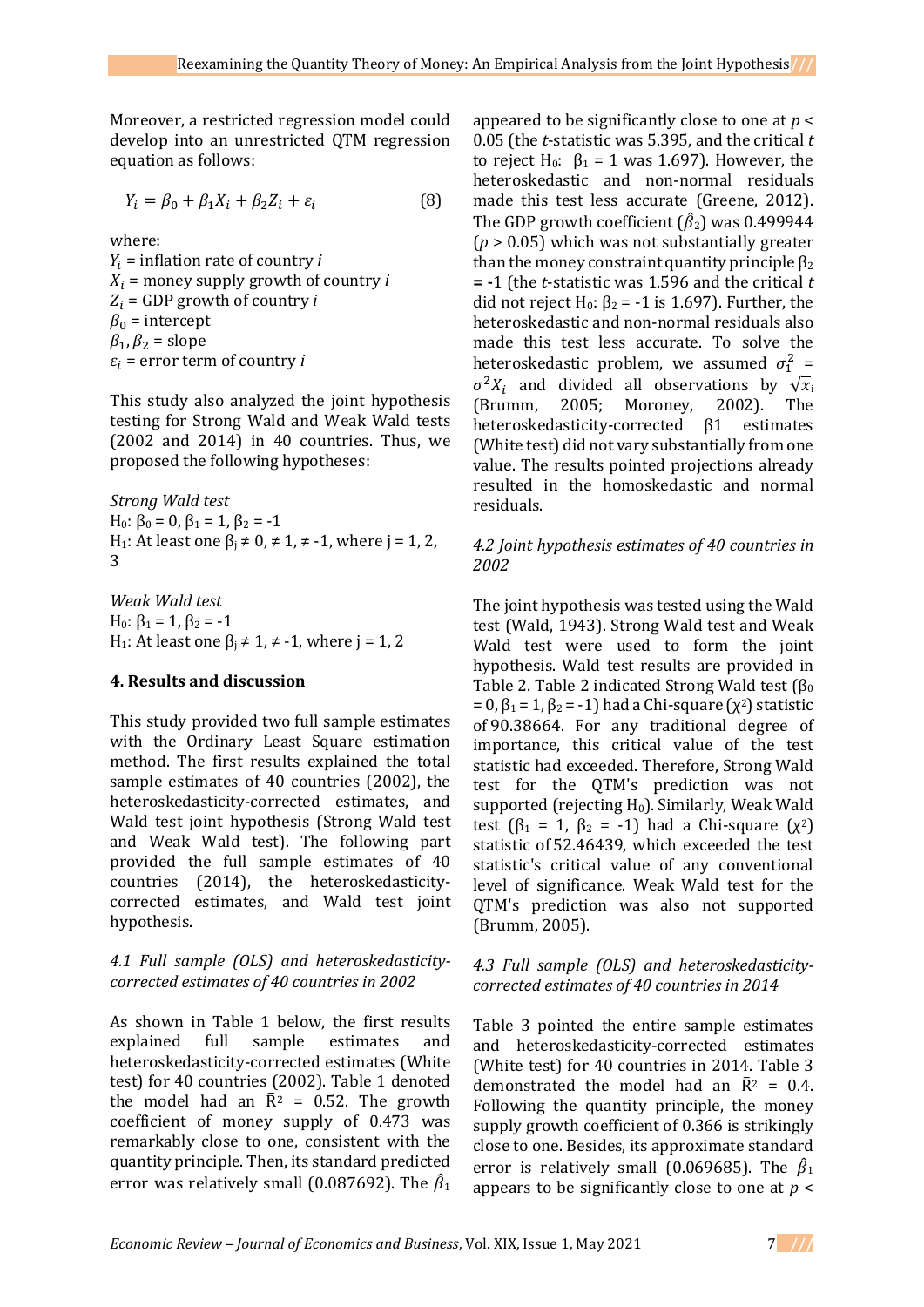0.05 (the *t*-statistic is 5.252, and the critical *t* to reject H<sub>0</sub>:  $β_1 = 1$  is 1.697). However, this test was considered unreliable due to the heteroskedastic and non-normal residues. The GDP growth coefficient  $(\hat{\beta}_2)$  of -0.220459 (*p* > 0.05) did not seem to be substantially greater than the money restriction quantity principle β<sup>2</sup> **= -**1 (the *t*-statistic is -0.918961 and the critical *t* to do not reject H<sub>0</sub>:  $\beta_2$  = -1 is 1.697). The heteroskedastic and non-normal residuals made this test less accurate (Greene, 2012). To solve the heteroskedastic, we assumed  $\sigma_1^2$  =  $\sigma^2 X_i$  and divided all observations by  $\sqrt{x_i}$ (Brumm, 2005; Moroney, 2002). The heteroskedasticity-corrected estimates (White test) of  $β_1$  did not vary significantly from one another. The results revealed projections already resulted in the homoskedastic and normal residuals.

#### *4.4 Joint Hypothesis Estimates of 40 Countries in 2014*

The joint hypothesis consisted of Strong Wald test and Weak Wald test. Both results of Wald tests are shown in Table 4. Table 4 explained Strong Wald test ( $\beta_0 = 0$ ,  $\beta_1 = 1$ ,  $\beta_2 = -1$ ) had a Chi-square  $(\chi^2)$  statistic of 70.57296, which achieved the critical value for any traditional significance level of the statistical test. Therefore, Strong Wald test for the QTM's prediction was not supported (rejecting  $H_0$ ). Similarly, Weak Wald test  $(\beta_1 = 1, \beta_2 = -1)$  had a Chi-square  $(\chi^2)$  statistic of 66.44752. For any normal significance level, this satisfied the essential value statistics of the test. Therefore, Weak Wald test for the QTM's prediction was also not supported (Brumm, 2005). The increase in the money supply affected prices at the same time (Khan, 1993). It was expected money supply remained unchanged, and the economy was under full employment conditions (Mishkin, 2011; 2016). The monetarists might also address the relationship between inflation and money supply from the long-run neutrality of money perspective. This theory emphasized any country could experience a blast because the increase in money supply was often faster than the increase in total income. Thus, inflation rate was determined by money (Lothian, 1985; Karras, 1992; Duck, 1993; McCandless & Weber, 1995; Moazzami & Gupta, 1995; Rolnick & Weber, 1997; Dwyer & Hafer, 1988;

Moroney, 2002; Brumm, 2005; Hervino, 2011; Jahan & Papageorgiou, 2014). These results underlined inflation volatility in 40 countries was mostly driven by the monetary side rather than the real sector. The findings were also in line with Hervino (2011) who demonstrated the monetary side affected inflation volatility greater than the real sector. Tang (2010), Doyin, and Ikechukwu (2013) also confirmed the results. They found monetary growth and sales growth were weakly correlated in the long run. These findings pointed monetary policy instruments would not be effective in controlling and managing the macroeconomic aggregates. The real economic activities were largely outside the monetary sector (Fama, 1982; Moroney, 2002). In other words, governments could not use the monetary policy instruments to maintain price stability to achieve their long-term monetary policy objectives. So, inflation was more than a longrun monetarist theory (Hafer & Wheelock, 2001). The increases in short-run general price levels were not clarified. It was impossible to stabilize short-run inflation. Therefore, monetary policies must be limited to focus on concerns about reasonably long-term inflation. The findings supported prediction of the money quantity principle that inflation was a monetary phenomenon (Grauwe & Polan, 2005; Jahan & Papageorgiou, 2014). As stated by Friedman (1968), the economists believed price stability in general (wherever and whenever) was a monetary phenomenon. They have long agreed that inflation resulted from high money supply growth (Mishkin, 2016). Therefore, it was understandable inflation management had long been considered a monetary policy (Bofinger, 2001). We also have already solved the heteroskedasticity and nonnormal residual problems using the White heteroskedasticity-corrected estimates (2002 and 2014). Based on the observations from 40 countries in 2002 and 2014, we also empirically defined both Wald tests for the QTM's predictions were not supported (rejecting  $H_0$ ). This study supported Brumm (2005) who found similar results when he examined 76 countries in 2005. However, our findings were in contrast to Moroney (2002) who defined both Wald tests for the QTM's predictions were not rejected (supporting  $H_0$ ) from the observations of 81 countries in the 1980-1993 period.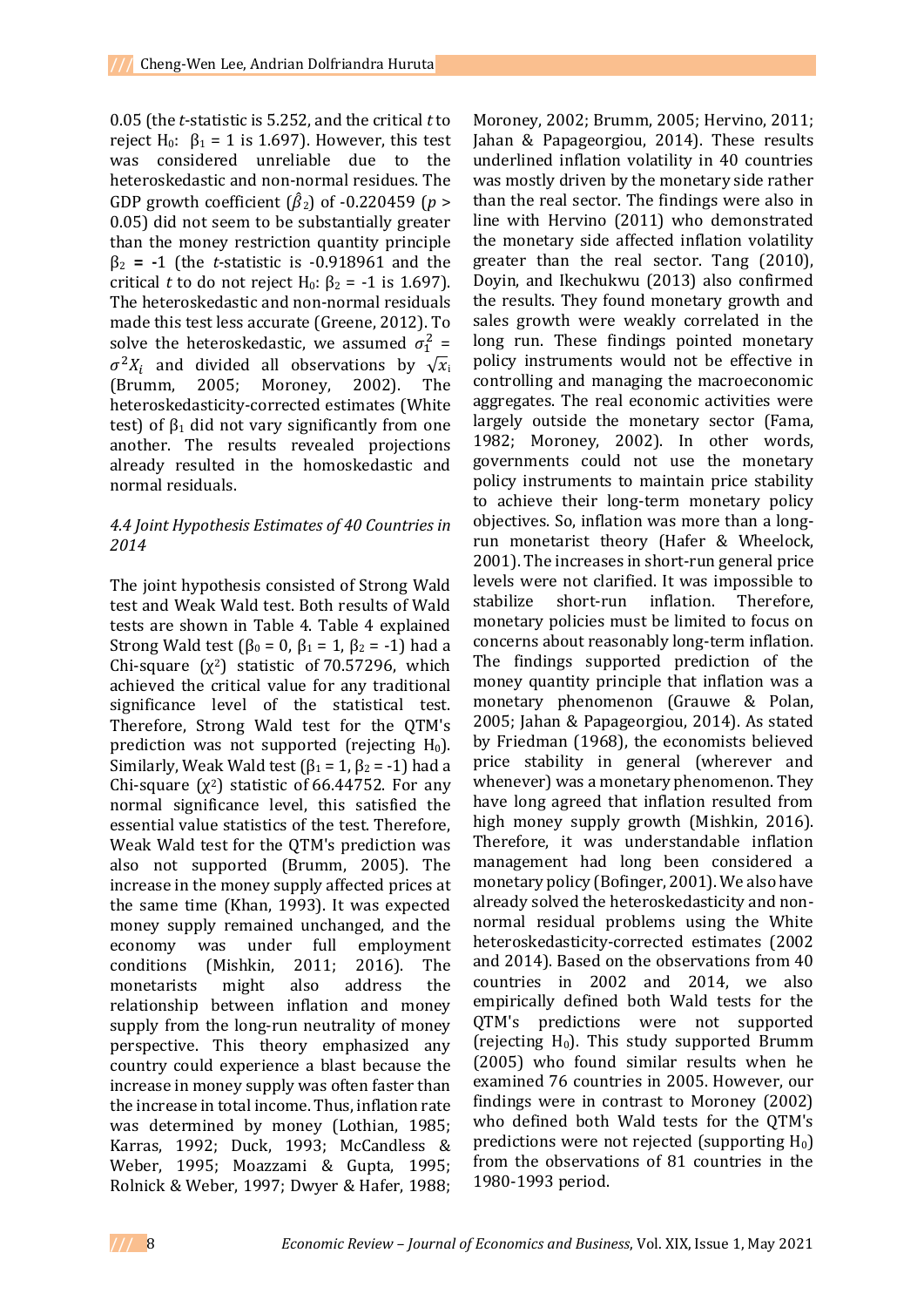| Variable       | <b>OLS Estimates</b> |             |            | $H-C^*$     |             |            |  |
|----------------|----------------------|-------------|------------|-------------|-------------|------------|--|
|                |                      | t-Stat.     |            |             | t-Stat.     |            |  |
|                | $-0.515146$          | $-0.331064$ | 0.7425     | $-1.836350$ | $-5.168449$ | $0.0000**$ |  |
| X              | 0.473175             | 5.395878    | $0.0000**$ | 0.554248    | 6.619301    | $0.0000**$ |  |
| 7.             | 0.499944             | 1.596604    | 0.1189     | 0.415548    | 1.843206    | 0.0749     |  |
| $\bar{R}^2$    | 0.520012             |             |            | 0.731019    |             |            |  |
| Log-likelihood | $-125.3123$          |             |            | $-76.52754$ |             |            |  |
| F-statistic    | 22.12604             |             |            | 45.84273    |             |            |  |
| Prob(F-stat.)  | 0.000000             |             |            | 0.000000    |             |            |  |

Table 1. *The OLS and Heteroskedasticity-corrected estimates of 40 Countries (2002)*

Note: \* Heteroskedasticity-corrected estimates (all variables are divided by  $\sqrt{x_i}$ ), \*\**p* < 0.05 Source: Authors' calculation

|  |  |  |  | Table 2. The $\chi$ 2 of Strong Wald ( $\beta$ <sub>0</sub> = 0, $\beta$ <sub>1</sub> = 1, $\beta$ <sub>2</sub> = -1) and Weak Wald ( $\beta$ <sub>1</sub> = 1, $\beta$ <sub>2</sub> = -1) |  |  |
|--|--|--|--|--------------------------------------------------------------------------------------------------------------------------------------------------------------------------------------------|--|--|
|--|--|--|--|--------------------------------------------------------------------------------------------------------------------------------------------------------------------------------------------|--|--|

| Test Statistic | <b>Strong Wald Test</b>         |          |                       | Weak Wald Test           |                          |            |  |
|----------------|---------------------------------|----------|-----------------------|--------------------------|--------------------------|------------|--|
|                | Value                           | df       |                       | Value                    | df                       |            |  |
| F-statistic    | 30.12888                        | (3, 31)  | $0.0000**$            | 26.23220                 | (2, 31)                  | $0.0000**$ |  |
| $\chi^2$       | 90.38664                        |          | $0.0000**$            | 52.46439                 |                          | $0.0000**$ |  |
| H <sub>0</sub> | $C(1) = 0, C(2) = 1, C(3) = -1$ |          | $C(2) = 1, C(3) = -1$ |                          |                          |            |  |
|                | Value                           | S.E.     |                       | Value                    |                          | S.E.       |  |
| C(1)           | $-1.836350$                     | 0.355300 |                       | $\overline{\phantom{a}}$ | $\overline{\phantom{a}}$ |            |  |
| $-1 + C(2)$    | $-0.445752$                     | 0.083732 |                       | $-0.445752$              | 0.083732                 |            |  |
| $1 + C(3)$     | 1.415548                        | 0.225448 |                       | 1.415548                 |                          | 0.225448   |  |

Note: \*\**p* < 0.05

Source: Authors' calculation

Table 3. *The OLS and Heteroskedasticity-corrected estimates of 40 Countries (2014)*

| Variable       | <b>OLS Estimates</b> |             |            | $H-C^*$     |             |            |  |
|----------------|----------------------|-------------|------------|-------------|-------------|------------|--|
|                |                      | t-Stat.     |            |             | t-Stat.     |            |  |
| u              | 0.800004             | 0.769512    | 0.4465     | 0.709610    | 2.101199    | 0.0433     |  |
| X              | 0.366032             | 5.252688    | $0.0000**$ | 0.315730    | 2.732140    | $0.0100**$ |  |
| Z              | $-0.220459$          | $-0.918961$ | 0.3641     | $-0.153834$ | $-0.499027$ | 0.6211     |  |
| $\bar{R}^2$    | 0.405811             |             |            | 0.327428    |             |            |  |
| Log-likelihood | -99.81053            |             |            | -69.93482   |             |            |  |
| F-statistic    | 14.31786             |             |            | 9.519529    |             |            |  |
| Prob(F-stat.)  | 0.000025             |             |            | 0.000545    |             |            |  |

Note: \* Heteroskedasticity-corrected estimates (all variables are divided by  $\sqrt{x_i}$ ), \*\**p* < 0.05 Source: Authors' calculation

|  |  |  |  |  | Table 4. The $\chi$ 2 of Strong Wald ( $\beta_0$ = 0, $\beta_1$ = 1, $\beta_2$ = -1) and Weak Wald ( $\beta_1$ = 1, $\beta_2$ = -1) |  |  |  |
|--|--|--|--|--|-------------------------------------------------------------------------------------------------------------------------------------|--|--|--|
|--|--|--|--|--|-------------------------------------------------------------------------------------------------------------------------------------|--|--|--|

| Test Statistic | <b>Strong Wald Test</b>         |          |                     | Weak Wald Test           |         |                          |  |
|----------------|---------------------------------|----------|---------------------|--------------------------|---------|--------------------------|--|
|                | Value                           | df       |                     | Value                    | df      |                          |  |
| F-statistic    | 23.52432                        | (3, 33)  | $0.0000**$          | 33.22376                 | (2, 33) | $0.0000**$               |  |
| $\mathbf{v}^2$ | 70.57296                        |          | $0.0000**$          | 66.44752                 |         | $0.0000**$               |  |
| H <sub>0</sub> | $C(1) = 0, C(2) = 1, C(3) = -1$ |          | $C(2)=1, C(3) = -1$ |                          |         |                          |  |
|                | Value                           | S.E.     |                     | Value                    |         | S.E.                     |  |
| C(1)           | 0.709610                        | 0.337717 |                     | $\overline{\phantom{0}}$ |         | $\overline{\phantom{a}}$ |  |
| $-1 + C(2)$    | $-0.684270$                     | 0.115561 |                     | $-0.684270$              |         | 0.115561                 |  |
| $1 + C(3)$     | 0.846166                        | 0.308267 |                     | 0.846166                 |         | 0.308267                 |  |
|                |                                 |          |                     |                          |         |                          |  |

Note: \*\**p* < 0.05

Source: Authors' calculation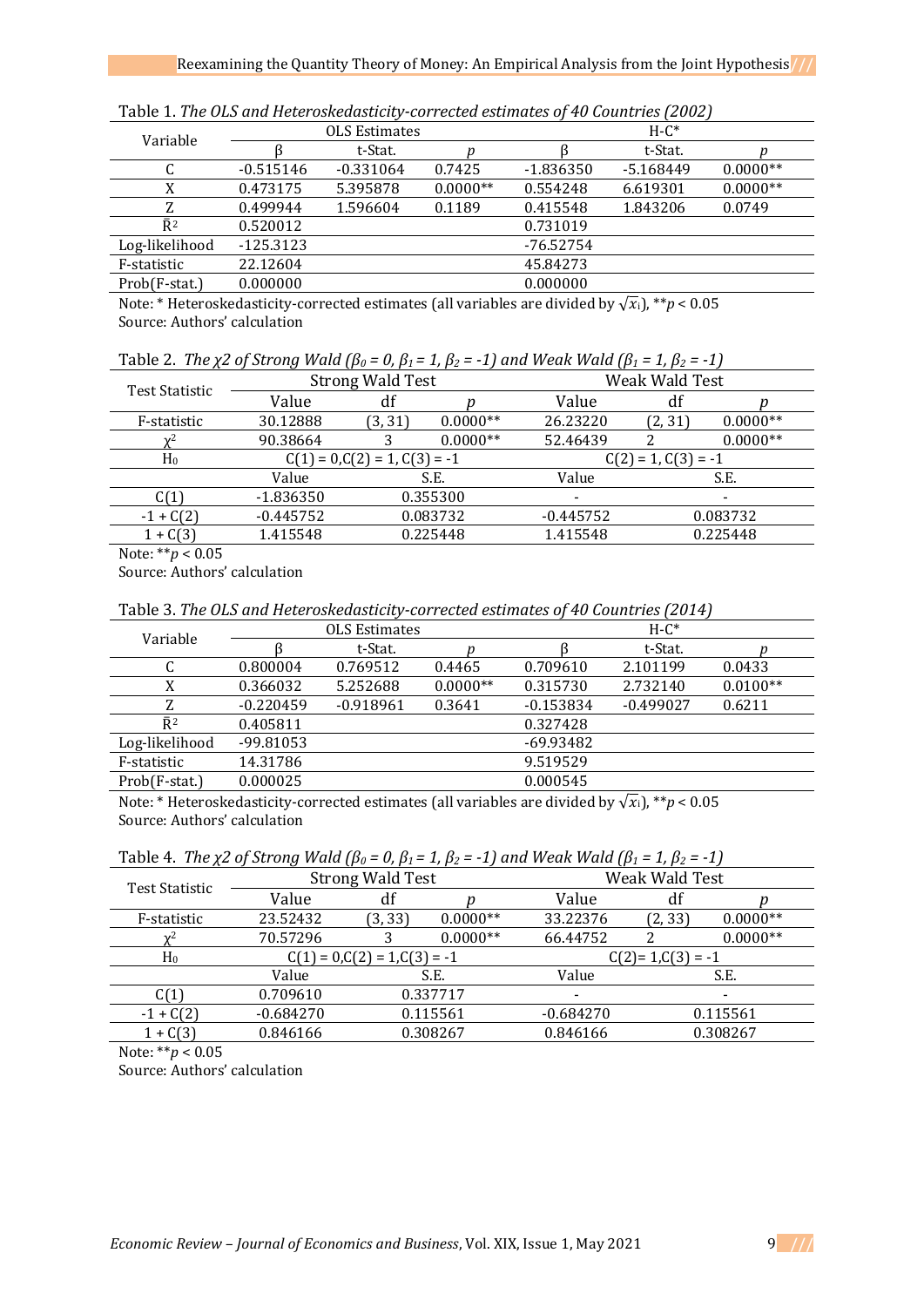#### **5. Conclusion**

This study denoted money supply growth strongly influenced the inflation rates of 40 countries in 2002. It demonstrated money supply could be used as an efficient public policy tool to maintain price stability. However, GDP growth did not influence inflation rates, implying that GDP development was not considered an important public policy tool to maintain price stability.

Similarly, money supply growth strongly influenced the inflation rates of 40 countries in 2014, suggesting that money supply could be used as an efficient public policy tool to maintain price stability. However, GDP growth did not influence inflation rates. Hence, governments did not use GDP growth as an efficient public policy instrument to maintain price stability.

In addition, from our observations on 40 countries in 2002 and 2014, we also demonstrated both Wald tests for the Quantity theory's predictions were not supported (rejecting  $H_0$ ). Due to current limitations, this study only compared the QTM from 40 countries in 2002 and 2014. Thus, the results should be interpreted and used cautiously, especially for QTM-related public policies in these 40 countries during the periods. A possible explanation for these results was that a long-run theory was the monetarist theory of inflation. Therefore, we advised future studies to use the long-run cross-section samples. We also recommended the new cross-section samples to evaluate the generalizability of our findings. Future studies are also encouraged to classify countries based on their income (high, middle, and low-income countries). It would be exciting to see whether our results necessarily apply in many other countries. We also leave for future studies to use alternative methods such as Two-Stage Least Squares (2SLS) to confirm the QTM's joint hypothesis testing.

# **References**

1. Ajuzie, E. I. S., Edoho, F. M., Kang, W., Uwakonye, M. N., & Keleta, G. Y. (2008). Import Response and Inflationary Pressures in the New Economy: The Quantity Theory of Money Revisited. *Journal of Business & Economics Research*. 6(5), pp. 125-140. DOI:10.19030/jber.v6i5.2424

- 2. Bernanke, B. S., Laubach, T., Mishkin, F. S., & Posen, A. S. (1999). *Inflation Targeting: Lessons from the International Experience*. New Jersey: Princeton University Press.
- 3. Bofinger, P. (2001). *Monetary Policy: Goals, Institutions, Strategies, and Instruments*. New York: Oxford University Press Inc.
- 4. Brumm, H. J. (2005). Money Growth, Output Growth, and Inflation: A Reexamination of the Modern Quantity Theory's Linchpin Prediction. *Southern Economic Journal*. 71(3), pp. 661-667. DOI:10.2307/20062067
- 5. Doyin, S., & Ikechukwu, K. (2013). Is inflation always and everywhere a monetary phenomenon? The case of Nigeria. *The International Journal of Business and Finance Research*. 7(2), pp. 105-114.
- 6. Duck, N. W. (1993). Some International Evidence on the Quantity Theory of Money. *Journal of Money, Credit and Banking*. 25(1), pp. 1-12.
- 7. Dwyer, G. P., & Hafer, R. W. (1988). Is Money Irrelevant? *Federal Reserve Bank of St. Louis Review*. 70(3), pp. 3-17. DOI:10.20955/r.70.3-17.ttx
- 8. Fama, E. F. (1982). Inflation, Output, and Money. *Journal of Business*. 55(2), pp. 201- 231.
- 9. Fisher, I. (1912). The Equation of Exchange for 1911 and Forecast. *The American Economic Review*. 2(2), pp. 302-319.
- 10. Friedman, M. (1968). The Role of Monetary Policy. *The American Economic Review*. LVIII(1), pp. 1-17.
- 11. Friedman, M., & Friedman, R. (1980). *Free to choose: A personal statement*. New York: Avon Books.
- 12. Fujiwara, I. (2013). *Japanese inflation: a monetary or fiscal phenomenon?* East Asia Forum. Available at: https:// www. eastasiaforum .org/2013 /01/08/ japanese -inflation-a-monetary-or-fiscalphenomenon/ (Accessed: November 23, 2020).
- 13. Grauwe, P. D., & Polan, M. (2005). Is Inflation Always and Everywhere a Monetary Phenomenon? *Scandinavian Journal of Economics*. 107(2), pp. 239-259. DOI:10.1111/j.1467-9442.2005.00406.x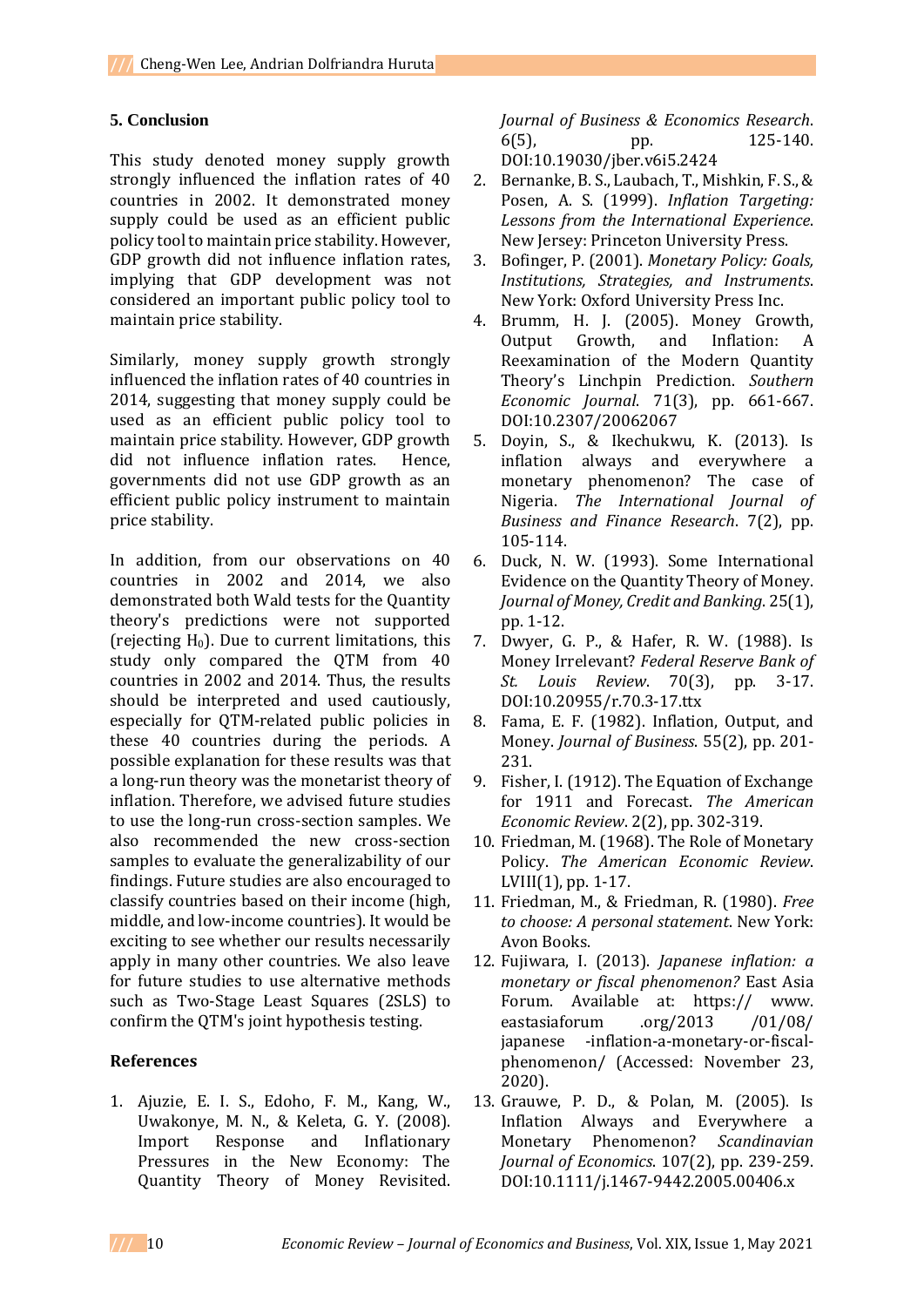- 14. Greene, W. H. (2012). *Econometric Analysis* (7th ed.). Upper Saddle River: Prentice-Hall.
- 15. Ha, J., Kose, M. A., & Ohnsorge, F. L. (2019). *Global Inflation Synchronization* (No. 8768). Policy Research Working Paper. pp. 1-39. Available at: http://documents1. worldbank.org/curated/en/73321155199 4244422/pdf/WPS8768.pdf (Accessed: November 23, 2020).
- 16. Ha, J., Kose, M. A., Ohnsorge, F., & Yilmazkuday, H. (2019). Sources of Inflation: Global and Domestic Drivers. In *Inflation: Evolution, Drivers, and Policies*. pp. 1-57. Available at: http://pubdocs. worldbank.org/en/403561541081211671 /Inflation-Chapter-3.pdf (Accessed: December 3, 2020).
- 17. Hafer, R. W., & Wheelock, D. C. (2001). The Rise and Fall of a Policy Rule: Monetarism at the St. Louis Fed, 1968-1986. *Review, Federal Reserve Bank of St. Louis.* 83(1), pp. 1-24.
- 18. Hervino, A. D. (2011). Volatilitas inflasi di Indonesia: fiskal atau moneter? *Finance and Banking Journal*. 13(2), pp. 669-672.
- 19. Jahan, S., & Papageorgiou, C. (2014). What is Monetarism? Its emphasis on money's importance gained sway in the 1970s. In *Finance & Development*. pp. 38-39. Available at: http://www.imf.org/ external/pubs/ft/fandd/2014/03/pdf/ba sics.pdf (Accessed: December 10, 2020).
- 20. Kamin, S. B., & Klau, M. (2003). A Multi-Country Comparison of the Linkages Between Inflation and Exchange Rate. *International Journal of Finance and Economics*. 8(2), pp.167-184. DOI:10.1002/ijfe.205
- 21. Karras, G. (1992). Investigation of the longrun Quantity Theory of Money relationship. *International Review of Economics & Finance.* 1(2), pp.159-168. DOI:10.1016/1059-0560(92)90032-8
- 22. Kaushal, N. (2017). Inflation is not always a monetary phenomenon. *The Economic Times*. Available at: https://economictimes .indiatimes.com/news/economy/policy/vi ew-inflation-is-not- always-a-monetaryphenomenon/articleshow/61633323.cms ?from=mdr (Accessed: December 15, 2020).
- 23. Khan, I. N. (1993). A Simultaneous Analysis of Money Supply, Inflation and

International Reserve. *Pakistan Economic and Social Review*. 31(1), pp.63-75.

- 24. López-villavicencio, A., & Mignon, V. (2011). On the impact of inflation on output growth: Does the level of inflation matter? *Journal of Macroeconomics*. 33(3), pp.455- 464. DOI:10.1016/j.jmacro.2011.02.003
- 25. Lothian, J. R. (1985). Equilibrium Relationships between Money and Other Economic Variables. *The American Economic Review*. 75(4), pp. 828-835.
- 26. McCallum, B. T., & Nelson, E. (2010). Money and Inflation: Some Critical Issues. In *Handbook of Monetary Economics* (3A, pp. 97-153). North-Holland: Elsevier. DOI: 10.1016/B978-0-444-53238-1.00003-X
- 27. McCandless, G. T., & Weber, W. E. (1995). Some Monetary Facts. *Quarterly Review*. 19(3), pp. 2-11.
- 28. Mishkin, F. S. (2011). *Monetary Policy Strategy: Lessons from the Crisis* (No. 16755). NBER Working Paper Series. pp.1- 62. DOI:10.3386/w16755
- 29. Mishkin, F. S. (2016). *The Economics of Money, Banking, and Financial Markets* (11th ed.). London: Pearson Education.
- 30. Moazzami, B., & Gupta, K. L. (1995). The quantity theory of money and its long-run implications. *Journal of Macroeconomics*. 17(4), pp. 667-682. DOI:10.1016/0164- 0704(95)80088-3
- 31. Moroney, J. R. (2002). Money Growth, Output Growth, and Inflation: Estimation of a Modern Quantity Theory. *Southern Economic Journal*. 69(2), pp. 398-413. DOI:10.2307/1061679
- 32. Rolnick, A. J., & Weber, W. E. (1997). Money, Inflation, and Output under Fiat and Commodity Standards. *Journal of Political Economy*. 105(6), pp. 1308-1321. DOI:10.1086/516394
- 33. Shirakawa, M. (2014). *Is inflation (or deflation) "always and everywhere" a monetary phenomenon?* BIS Papers. Available at: https://www.bis.org /publ/bppdf/bispap77e.pdf (Accessed: December 15, 2020).
- 34. Tang, C. F. (2010). *Is inflation always a monetary phenomenon in Malaysia?* (No. 19778). Munich Personal RePEc Archive. pp. 1-18. Available at: https://mpra.ub.unimuenchen.de/19778/1/Is\_inflation\_alway s\_a\_monetary\_phenomenon\_in\_Malaysia.p df (Accessed: December 17, 2020).